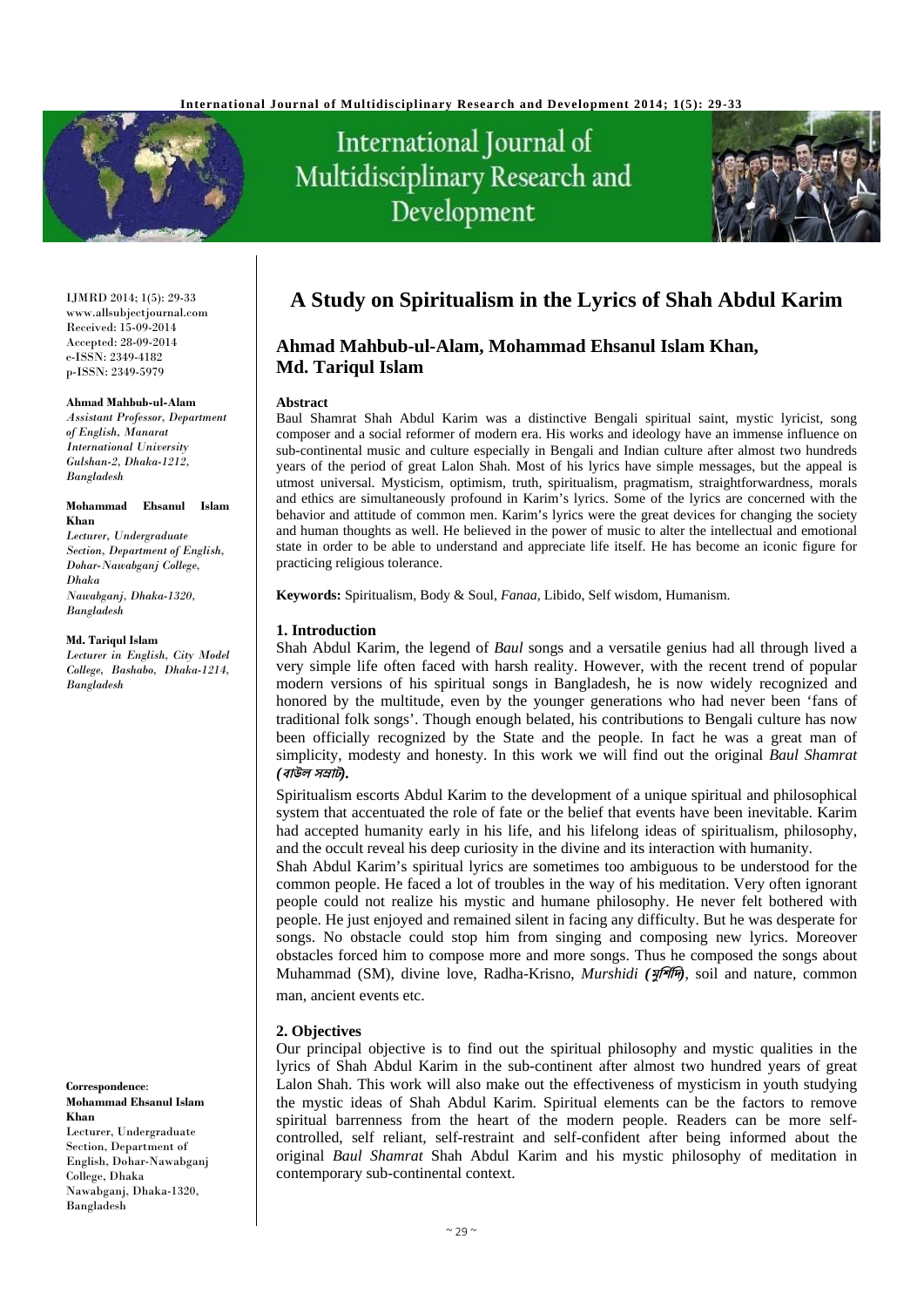# **3. Materials and Methods**

Based on the criticism of Shah Abdul Karim, a few articles and analysis were published in the shapes of different books and in few literary journals, newspapers and websites that become useful as the supporting materials for the study. Collected lyrics from his followers and information from his son Shah Noor Jalal remain helpful for the part of the study.

Shah Abdul Karim is quite mystic in his philosophy to present the universal needs of people to achieve eternal peace by meditation. This work will take an attempt to find out his spiritual philosophy from his famous lyrics in a brief way in the typical context of meditation in subcontinental perspective.

To develop the premise, the primary idea is found from the study on the lifestyle and the lyrics of Abdul Karim. Some recognized sources including Abdul Karim's son Mr. Shah Noor Jalal and a 12 year attendant of *Baul Shamrat* Mr. Sejul Hussen are found helpful for information about Abdul Karim's life and lyrics whose names are enlisted in the acknowledgments part. For the development of the hypothesis; the only helpful method was 'Observation Method' for this non-fictional work. By using this method, the researchers went through different literary articles, critical compositions, and websites in order to be acknowledged in the related topics. The researchers have used necessary transliteration for Shah Abdul Karim's Bengali lyrics before and after every explication.

## **4. Etymology of Spiritualism**

Spiritualism or mysticism is the belief that there is hidden meaning in life or that each human being can unite with God. It also means the belief that living people can communicate with people who have died.

In Islam spiritualism lies in Sufism that is a discipline within Islam. A practitioner of this tradition is known as a Sufi. Sufis believe they are practicing '*Ihsan*' (an Arabic word that means the perfection of worship). Sufism believed that the *Qur'an* and *Hadith* have esoteric, connotative meaning and symbolism what Sufis try to expose. The word 'Sufi' means 'purity'. Sufis emphasize the purification of the heart from vices such as greed, lust, envy, wrath, pride etc by practicing remembrance of God. Ultimately, the purified soul is said to contain God Himself; this may result in ecstatic experiences. [1]

This philosophy has similarity to *Darshan* in Hinduism. *Darshan* is the act of seeing and being seen by the deity to attain grace, is one of the central aspects of Hindu worship. [2] Hindu ideas of Liberation from cycles of Karma (*moksha*), self-realization (*atma-jana*), non-identification (*Kaivalya*), experience of ultimate reality (Samadhi), Innate Knowledge (*Sahaja* and *Svabhava*) are the forms of mysticism. This philosophy is also related to the *'nirvana'*  of Lord Buddha.

Christian Spiritualism can be realized from the definition of the National Spiritualist Association of Churches- "The science, philosophy and religion of continuous life, based upon the demonstrated fact of communication, by means of medium ship, with those who live in the Spirit World."

So, there are thousands of religions but the spirituality is only one type. Spirituality is for those who want to reach the Spiritual Ascent without dogmas. Religion is not God. Spirituality is infinite consciousness and all that is - it is God. Spirituality is divine without rules. [3]

#### **5. Discussion**

#### **5.1. Lifestyle of Shah Abdul Karim**

Shah Abdul Karim was born on February 15, 1916 in Ujan Dhol village, Derai Thana, in Sunamganj District in Sylhet Division, one of the remotest villages of Bangladesh. Growing up with poverty and hardship, he started expressing his thoughts and emotions musically from very early age. Ektara, a traditional single string instrument has been his constant companion. He never had a chance to enroll himself in a school. So, he had to garner knowledge from what nature could present him in cryptic language only a saint or a Sufi could decipher-the knowledge that turned him into a legendary poet-cum-singer. His songs had spell-binding effects on the people in and around his village, not to mention his melodic, soothing and pleasingly rustic voice. He was so indulged in music. As he was growing up, he received training on spiritual and *baul* music from *'Shah Ibrahim Mastan Baksh'*. Abdul Karim was made famous purely from the one and only respectable person Shah Ibrahim Mastan. At one point Abdul Karim lost his voice and he then came to Shah Ibrahim Mostan's feet and begged for forgiveness of his sins and then couple of years later Abdul Karim regained his voice again and even at the age of 90 years his voice was recognized to be the loudest yet beautiful for an elderly person, purely because of Shah Ibrahim Mostan.

*Baul Shamrat* Shah Abdul Karim got married when he was 38 years old with a girl Momojan Bibi. But Shah Abdul Karim called her name 'Sorola'. Their only child's name is Shah-Noor-Jalal. *Baul* Shah Abdul Karim has written and composed over 1600 songs. These songs are organized in six books, like: Aftab Sangeet (1950), Gano Sangeet (1954), Kalnir Dheu (1984), Dholmela (1990), Bhatir Chithi (1998) and Kalnir Kooley. Bangla Academy has translated ten of his songs into English language. [4]

Abdul Karim was always a patriotic man. In 1952's language movement, 54's Juktofront election, 66's 'soydofa' movement, 70's election, 71's Liberation War, 90's autocracy opposition movement he maintained the rightful role against all oppression. In 1965 from a club of London invited him to perform in London. There he got enough love and respect. Shah Abdul Karim regularly sang rustic songs at Sylhet Betar. In 1974, it was announced from there that now '*Baul* Abdul Karim and his team' would sing a song. For his popularity he went to London for the second and third time in 1985 & 2002. [5]

He was awarded the Ekushey Padok in 2001 for his outstanding musical achievements. He also received *Drouhee Kotha-shahitayk* Abdur Rouf Choudhury Award in 2000, Rajib Rabeya Literature award 2000, Lebak award 2003, *Meril Prothom Alo* lifetime achievement award 2004 etc. He left us on 12th September 2009 at the age of 93 due to respiratory problems in the other world after years of his probing into the mystic philosophy of body and mind.

## **5.2. Remarks**

Different times many scholars comment on Shah Abdul Karim. Their remarks vividly depict the greatness of Shah Abdul Karim.

Distinguished columnist and lyricist Mustofa Jaman Abbasi says that Shah means King, it means the emperor. No more epithets are required for him. [6]

Abul Ahsan Chowdhury says about his boldness of speaking against the oppressors straightforwardly without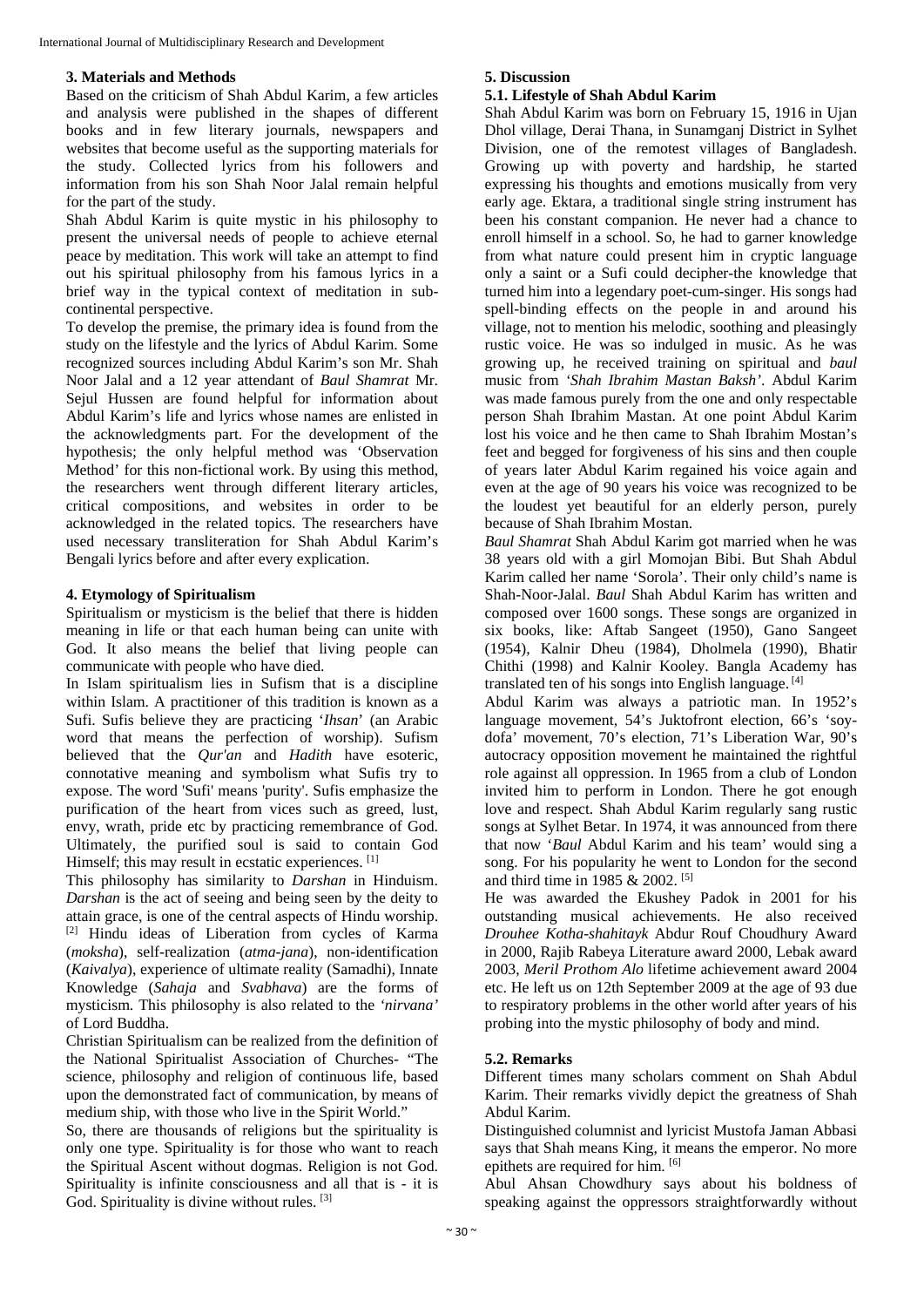any hesitation. His songs are of vigilance, protest and rebellion. [7]

Eminent writer Abdur Rahman Khokon says about his meditative self-wisdom. He says that Abdul Karim is a bard of good conduct. He should not be regarded as a singer of a particular nation or country. [7]

#### **5.3. Philosophy of Shah Abdul Karim**

The mystic philosophy of Abdul Karim has inspired many poets and social and religious thinkers, including Mawlana Vashani, Sheikh Mujibur Rahman and many others. His disciples are found in all over Bangladesh and in many parts of India.

He was against all religious conflicts and violence and always held a common space for all religions. The mainstream of religious life in Bengal, Hindu or Muslim, has always had a parallel marginalized counterpart- that of the lower class - the outcast and excluded, who were rebelling against all fundamentalist strictures. The culture of silence takes forms through the *Baul*-Fakir faith and expression at first from Lalon Shah before two hundred years ago.

Like the great saint Lalon Shah, he did not believe in classes or castes of the fragmented and hierarchical society. Abdul Karim is considered as the "*Baul Shamrat*" for his popularity and extra ordinary contribution in Bangladeshi culture and literature. The popularity of *Baul Shamrat* is deeply rooted with the people. His soul-searching *baul* songs have hugely captivated his countrymen in Bangladesh and many of his fans living abroad. So he has many true and faithful followers. Abdul Karim, the mystic philosopher and artist, exists on his own and in his own right only.

Through the myriad *baul* songs woven with colorful threads of allegories, Shah Abdul Karim tried to take our souls away from this busy world at least for a while to unite us with God and to open our eyes to the mystic world. He took us as his companions to show us the state of separation existing between the souls of men and the spiritual ground. He made us understand many other mysteries, which are not touchable, viewable or audible in this world full of noises made out of greed, envies, and sins.  $[8]$ 

Abdul Karim's grand style lies in his lyrics on physiology. He thought that man's body is formed according to a subtle purpose about which we can not realize anything without the help of a kamel Pir **(**A mystic term for Sufis that means a spiritual *guru* with divine knowledge**)**. He deals with the 'expression of body' (Deho Sadhona) and 'expression of mind' (Mono Sadhona) to open the mystery of the creation and spiritualism. Here are reflected some evidences of his mystic philosophy in some of his most famous lyrics.

#### **6. Major Findings**

#### **6.1. Similarities with the Islamic Sufis**

Karim had similarities with the Islamic Sufis. Sufis and *Baul*s are almost of the same opinion that there are some mysteries lying in the universe of which the data come to the lovers' soul from the soul of Rasul (SM). Only the God seeker can receive those holy verses. Only the devotee can understand the mystery of Allah. He depicts this sense in his lyric titled as *"Ved bujhia pore namaz Mumine"*. He also exposes another sense of the Sufis that five times prayer has some inner meaning. We stand in the prayer in

the form of *'Alif'*. Then we have been in the shape of *'Hwa'* while doing *ruku*. We shape the *'Mim'* form in *Sijdah*. Our body takes the shape of *'Dwal'* when before completing our prayer with *salam*. Thus the word *'Ahmad'* forms from our body language while saying prayers. Ahmad was the name given by Allah to the great prophet Hazrat Muhammad (SM). So, these are all mystic and cosmic philosophy of Abdul Karim. Common people never even think about this.

#### **6.2. Mysticism in human body and Soul**

Abdul Karim finds human body full of mysteries in his spiritual lyric *"Gari cholena, cholena".* The word *Manobgari* is man himself. *Bondhu* refers to very close one who is affectionate to him that significantly symbolizes the Almighty Creator. At the end we can understand about the last world that life will not be stopped. *'Condemgari'*  means the worthless vehicle and it represents the imperfect people and *"Bishom ondhokar"* represents death and the life after death for the evil doers in the world. In that moment nothing will be hidden.

In a man's body he brings four branches and leaves of trees in the lyric titled as *"Ajab ronger ful futeche"*. He says that there are twenty leaves in every branch. Here, in fact he symbolizes the two hands and two legs with their twenty fingers. Here, he brings a word *mohajon* but doesn't bring the meaning of the word. According to his followers and disciples, this word means the Guide of one's life. One cannot go closer to the Almighty without a spiritual guide. He again says that Saints can enjoy the pleasures of from the beauty of the Almighty's appearance. But they become silent and never tell about the matter what is happening in their mind.

The song *"Hawar pakhi vora amar matir pinjiray"* is written on the human body and the soul relationship. The word '*hawarpakhi'* means human soul. It is not to be seen but we feel about the works of soul. It only can stay in the human body. '*Matir pinjira'* means the case of human body where soul lies. Anytime soul can fly but those things love each other. Here '*Dui Janala'* represents the Nose & Mouth. Our breath we can take by those two organs. *'Ghore Baire'* signifies the place of human body and another is outer world. It is a system of blowing indeed. This running process of our breath will not run forever. It will stop one day in a twinkle of eyes.

## **6.3.** *Fanaa***- Devotion to Divine Love**

Abdul Karim's divine love reflects in the lyric *"Tumi amar pran sokha",* and *"Mon Mojale ore baula gaan"*. There is found complete devotion to the Almighty God in his lines. He is also grateful to Allah for giving him enough blessings. His verses show his platonic love to his creator. Love is everything to satisfy Allah. Everything will be ended but love of Almighty will never end.

Abdul Karim also deals with a spiritual term *Fanaa* (an Arabic word that means to stay with the existence of the Almighty) that means to dedicate everything and to be lost in the vastness and resourcefulness of the Almighty God. He also emphasizes in the place that to get the Rasul (SM), people must have a 'Usila' (an Arabic term for the meaning of means or ways). As he says in *"Vabcho ki mon pir bine",* 

*"Vabcho ki mon pir bine nobire pawa jay Pirer bakko koro lokkho ved bujhe naw isharay"*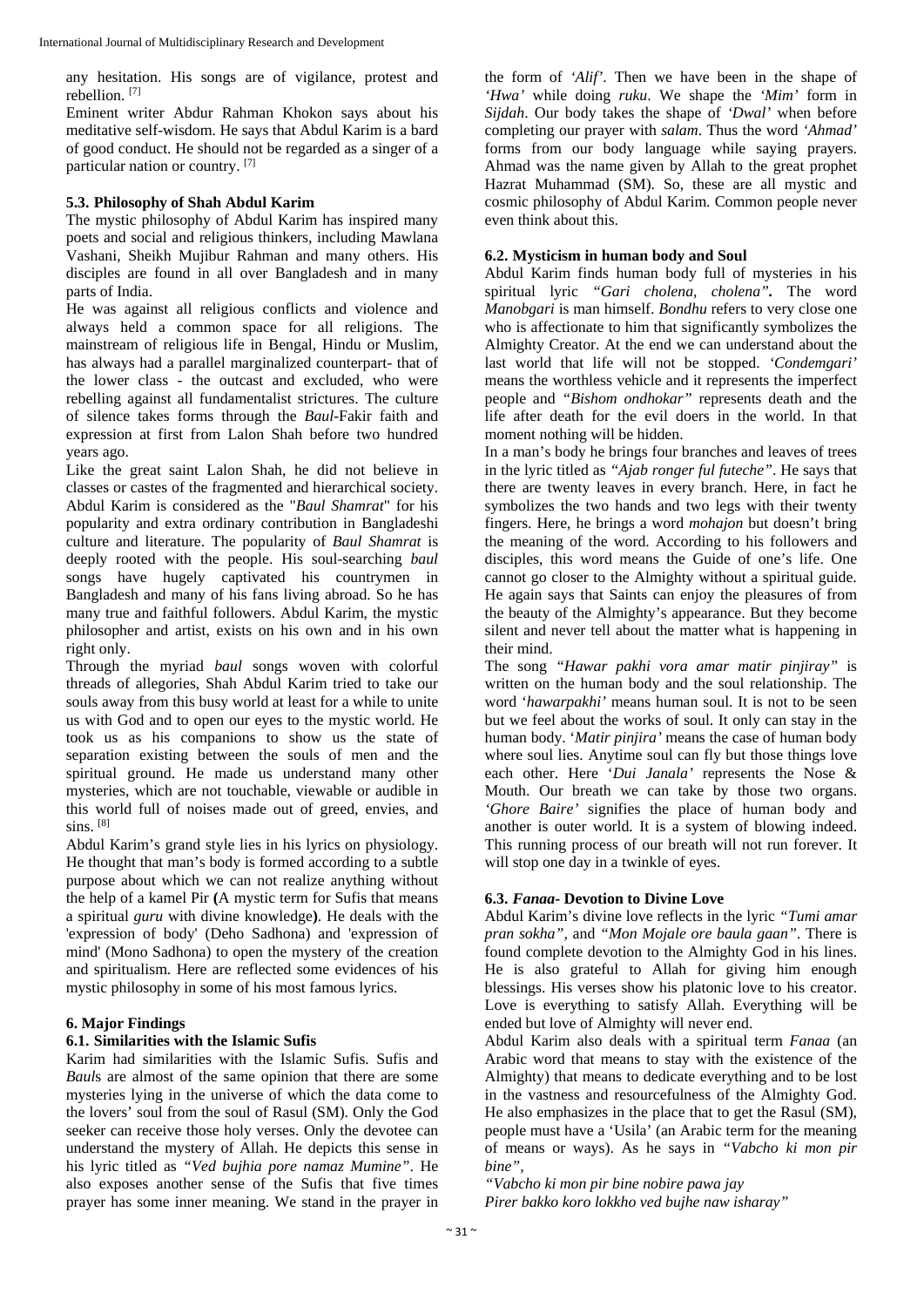He says about *fanaa*. He says that if anyone can dedicate his/her everything for the sake of God before his/her own *Pir*, he/she can get the *bateni* (an Arabic word for the meaning of holy secrets) identity of the Rasul Mohammad (sm). And this will only happen when a man is in the right track of honesty, humanity and civility. *Baul Shamrat* says, *"Fanaa pir sheikh hasil hole fanaa pir rasul mile Fanaa fillai jabe chole thakile soja rastay"* 

His lyric titled as "Dayal baba, kebla kabaa, aynar karigor" is also much spiritual. He urges his spiritual guru to set a mirror in his heart as he can enjoy the beauty of the Almighty.

#### **6.4. Libido**

Perhaps the most important songs of Abdul Karim are related to the man's libido, which often misinterpreted or misquoted, refers to perversion, but in ancient times it was a means of platonic and eternal love. Accepted or unaccepted, it had been considered as the most utilitarian way to get the self purification. We find such opinion in T S Eliot's *The Waste Land* where the people of waste land are indulged in such fruitless sex. In his song *"Kaam nodir torongo",* he says not to fear seeing the force of lust. One should conquer lust for one's self purification. He can get the final destination of mysterious island of the Sufis. As Abdul Karim says,

"*Kaam nodir torongo dekhe kore voy Jante pare porom totto, gurur montro je jon loy"*

In the song *"Satar na janiya jole diona satar"*, he says about a mystic theory. Here he says about the imaginary river named *'Maya'* which has three branches named *'Tribeni'*. Lalon Shah also told about tribeni in his lyric *"somoy bujhe badhal badhlena"*. He says, *"tribenir oi tirodhare,* 

*meen rupe sai biraj kore"* 

If any one doesn't know how to swim in that river and how to control breathe; he shouldn't swim in that river. His ignorance will destroy him in the darkest part of the river. Here we get another idea of controlling breathe while doing intercourse as Lalon Shah also mentioned such thoughts in his famous lyric *"Dekhna re sob hawar khela"*. Lalon says, *"dhoro chor hawar ghore faand pete"* 

*Baul* people compare swimming with man's sexual act. They think sex is perverted in these days. But it is an important device to have the mystery of creation. If it is done in a polite and gentle way, cosmic knowledge will come before our eyes. But the modern people make sex in a wild way considering it only an enjoyment. Sex is not only for satisfying our lust but also for completing our eternal love. And Love can not be obtained with force or lust only. So Abdul Karim says,

*"Jhok bujhiya gelere mon, monimukta mile tokhon Kew kine omullo ratan, kew kore vober bepar"* 

#### **6.5. Self-wisdom**

Abdul Karim also emphasizes on the man's self like the great philosophers Abdul kadir Jilani (R), Socrates, Lalon Shah and many others. He says that man has the most valuable celestial power inside him but no man can think

about it. He regrets for man's failure to understand the self in these lines of the song "*Gurur bakko lawre mon".* 

Love is eternal according to the words of Abdul Karim. But this love must be only for the creator. It is also the theme of the Islamic Sufis. So Abdul Karim says,

*"Premer totto premik bine pabe koi sastro purane Voktojone totto jene nishate ace bivore"* 

#### **7. Semblance of Lalon Shah as a Humanist**

In the lyric *"Asob niye dandwa keno"*, we get the touch of humanism. Man is the best creation of God. The creator sent us to pray. There may have several groups such as the Muslims, the Hindus, the Christians, the Buddhists, etc. Some people may call Allah, some call Jesus, Some other call Bhaghban; but indeed we all pray to the same Supreme God.

Shah Abdul Karim says that our exits and entrances in the world are not eternal. We came with an empty hand and will leave like that. So, we should love people and love the creator because God exists in every human being. This is the main way to get God. Here Abdul Karim Says,

*"Karim bole kangal beshe, jonmo niyeci deshe Manush ke valobeshe hok na jibon oboshan"* 

Here we can go back to Lalon Shah. He was also a humanist. According to his words, God's presence in man or among human existence is the Supreme Being which should be recognized and honored. In his lyric *"Sohoj manush",* he gave this idea:

*"Sohoj manush voje dekhnare mon dibbogyane"* 

*Again in "Sorbosadhon siddho hoy tar",* he depicts the way to get salvation by acknowledging a man of divine knowledge.

"*Sorbosadhon siddho hoy tar, Vobe manush guru nistha jar"* 

# **8. Conclusion**

Lalon Shah was the torchbearer of *Baul* culture in subcontinent from last two hundreds years. Shah Abdul Karim became the most eminent lyricist and singer for the revival of *baul* tradition of Lalon at modern period in subcontinental context. His mystic lyrics are full of spiritual suggestions for the eternal peace seekers in practical life and the life after death. The mystic songs are helpful for the development of moral sense among young generation. He pulled us to a tranquil world far above this earth. He let us rediscover the meaning of life lived, passion of love translated into marriage and also the glory of love unrequited---all through his *baul* songs.

He was the man beyond all castes, customs, religions and groups. He boldly protested all extremism of religions. His mystic philosophy showed the process of *baul* meditation but indeed, had great moral values for entire humanity.

#### **9. Acknowledgment**

The authors would like to give their sincere gratitude to the educationist, newspaper columnist and an author Md. Aslam Hossain, Assistant Professor of Accounting in Bangladesh Navy College Dhaka for his commendable association about spiritual thoughts and ideas of Shah Abdul Karim.

Authors also expose intense gratitude to Shah Noor Jalal, son of *Baul Shamrat* Shah Abdul Karim for his advice,